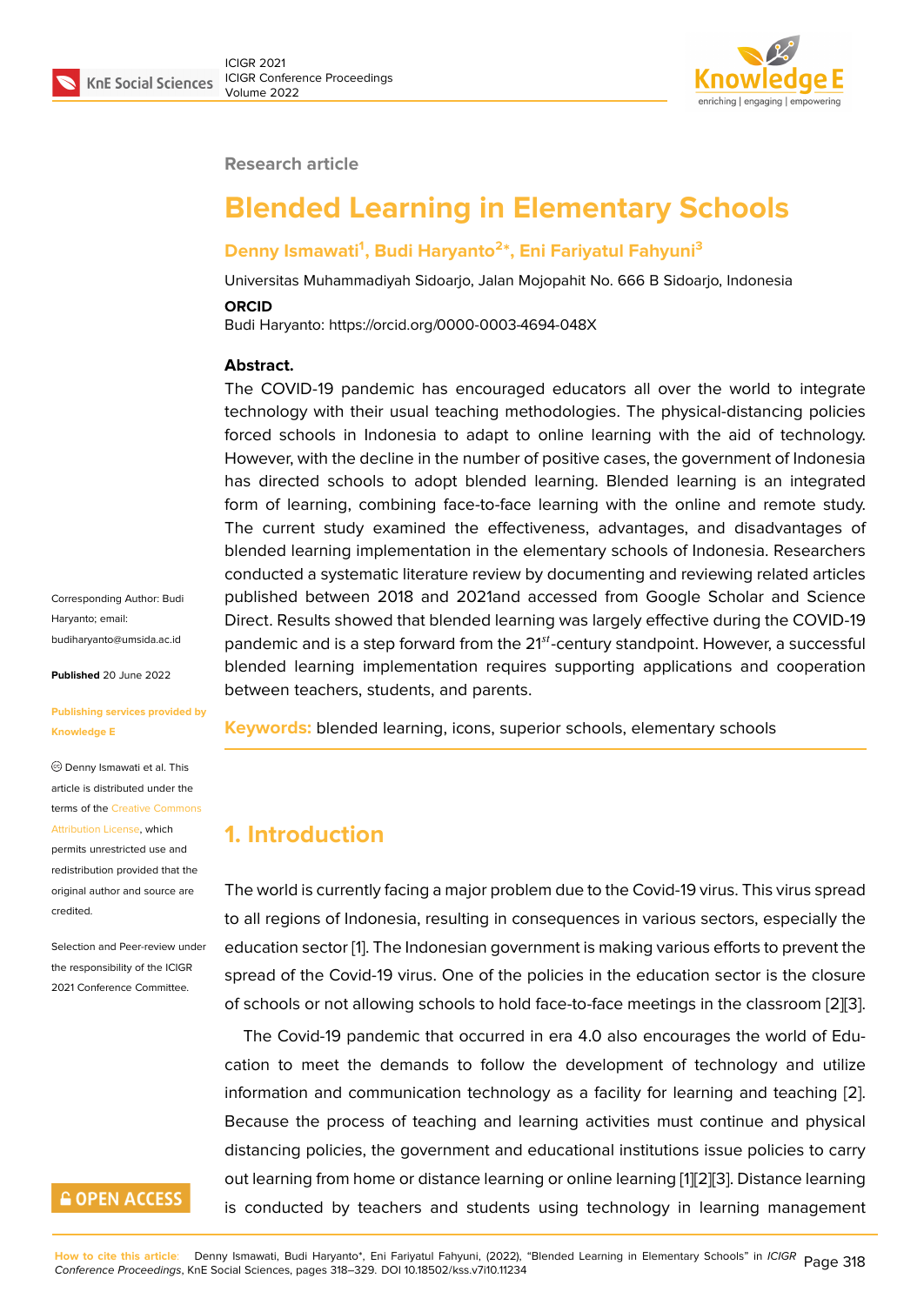systems such as google classroom, WhatsApp, zoom meeting, and google meeting [3].

Along with the decline of Covid-19 cases and the implementation of vaccinations, the Indonesian government-directed several schools to implement the Blended Learning [[4\]](#page-7-2). Blended learning in Indonesia has not been done much and has become a new thing in Elementary School [5]. Blended learning can be interpreted as combining face-toface learning in the classroom and online learning using internet-connected computer [ap](#page-7-3)plications [5]. There is also the definition of Blended Learning as integrated learning between covenant lea[rn](#page-7-4)ing (face to face) with online distance learning or e-learning [1][6][7].

The curre[nt e](#page-7-4)ra of globalization gave rise to a lot of competition from various schools or madrasas to offer their institutions the best quality. This is seen from the variety [o](#page-7-0)f [fo](#page-8-0)[rm](#page-8-1)s of promotion and strategy, especially educational institutions with personal backgrounds that are required to have more quality and competitiveness than other educational institutions [8]. Excellent schools must be able to prove themselves that schools do have more value than other schools, both in terms of physical infrastructure facilities, as well as other aspects that are very decisive, such as the teaching and learning process, stude[nt](#page-8-2) development, school culture, or the resulting output, all of which will foster community trust [8].

The principal must be able to formulate and determine the right strategy to maintain its existence so that the quality of the School remains quality and becomes better. In addition, by paying attention [to](#page-8-2) the phenomenon of competition and increasing development between schools, schools must implement several strategies that excel in responding to competitors [9].

In semiotic theory, icons are similar to the object's shape that serves as a sign [10]. In KBBI, the icon is a painting or an image. As well as the boarding school that became an icon of Jengkulo Village [11], e[nd](#page-8-3)ed cloth became an icon of Bali in several international events [12], Borobudur Temple became one of the icons of Indonesian tourism [1[3\],](#page-8-4) the superior class in Madrasah Tsnawiyah Muallimin UNIVA Medan became a school icon to be able to expand th[e q](#page-8-5)uality of Education further and make it one of the leading schools [in](#page-8-6) Medan City, North Sumatra [9].

Based on the implementation of blended learning in elementary schools during the Covid-19 pandemic, researchers are interested in conducting studies to determine the effectiveness, advantages, and disadv[an](#page-8-3)tages of blended learning implementation as an icon of elementary school learning in the Covid-19 pandemic.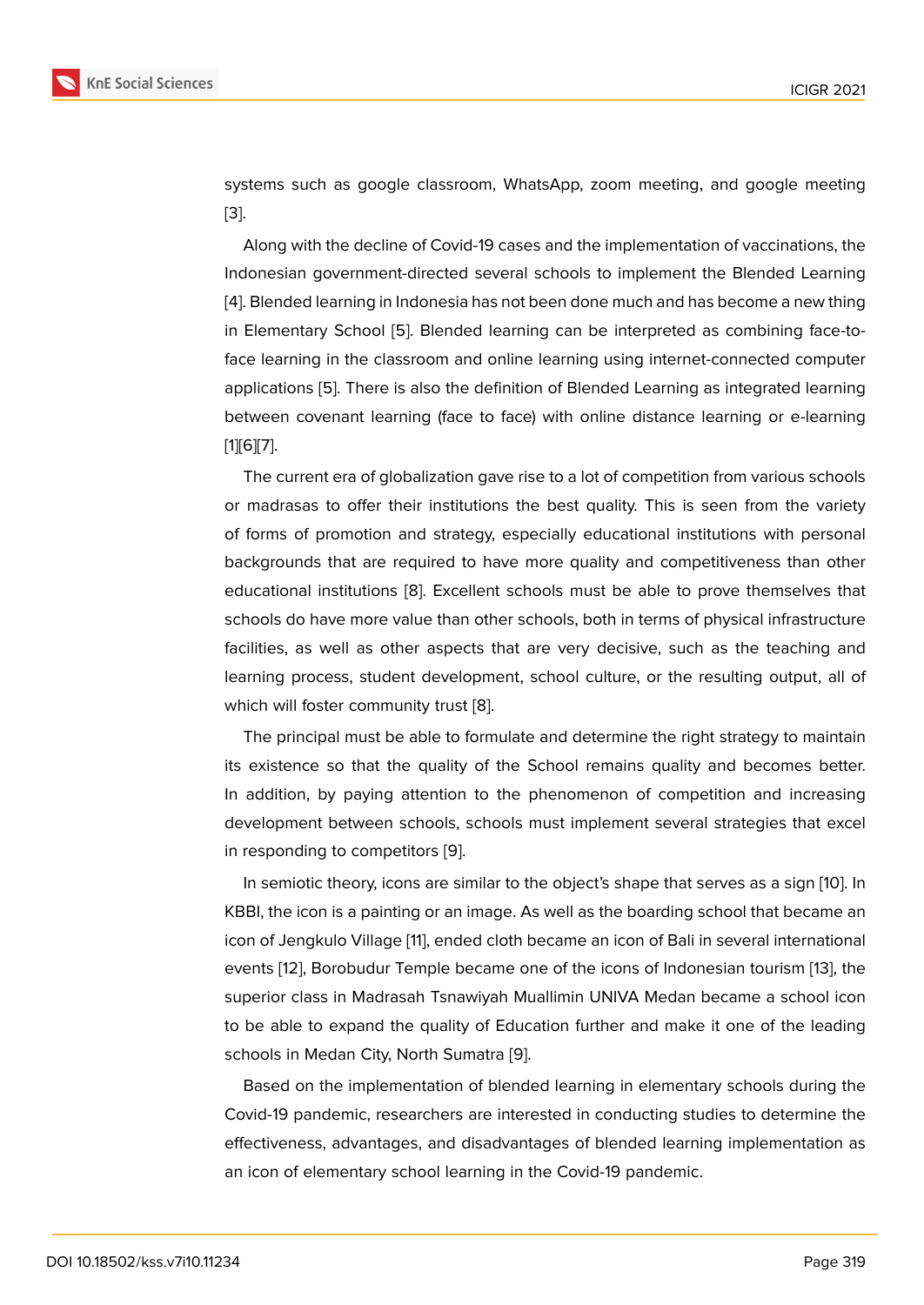# **2. Methodology**

This scientific article was compiled using the Systematic Literature Review (SLR) method. The systematic review reporting guide uses The Preferred Reporting Items for Systematic reviews and Meta-Analyses (PRISMA) flow diagram [14]. Systematic boxing reporting is shown in **Figure 1.**



<span id="page-2-0"></span>**Figure** 1: The research procedure.

At the identification stage, collected journal articles with the keywords are "Blended Learning" AND "Elementary school" (1479 articles). Articles found with keywords published from 2018 to 2021 totaled 1287 articles.

Based on the title and abstract (effectiveness and impact), the filtering stage left 473 articles. At the eligibility stage, 94 full-text articles of the topic's relevance are downloaded. Full-text articles are scanned to check the suitability of the topic for research purposes. These types of 'reviews' and case studies in elementary school are excluded from the analysis. In the final stages found 14 relevant articles. In the next step, all qualified articles are studied and analyzed to synthesize conclusions.

## **3. Result and Discussion**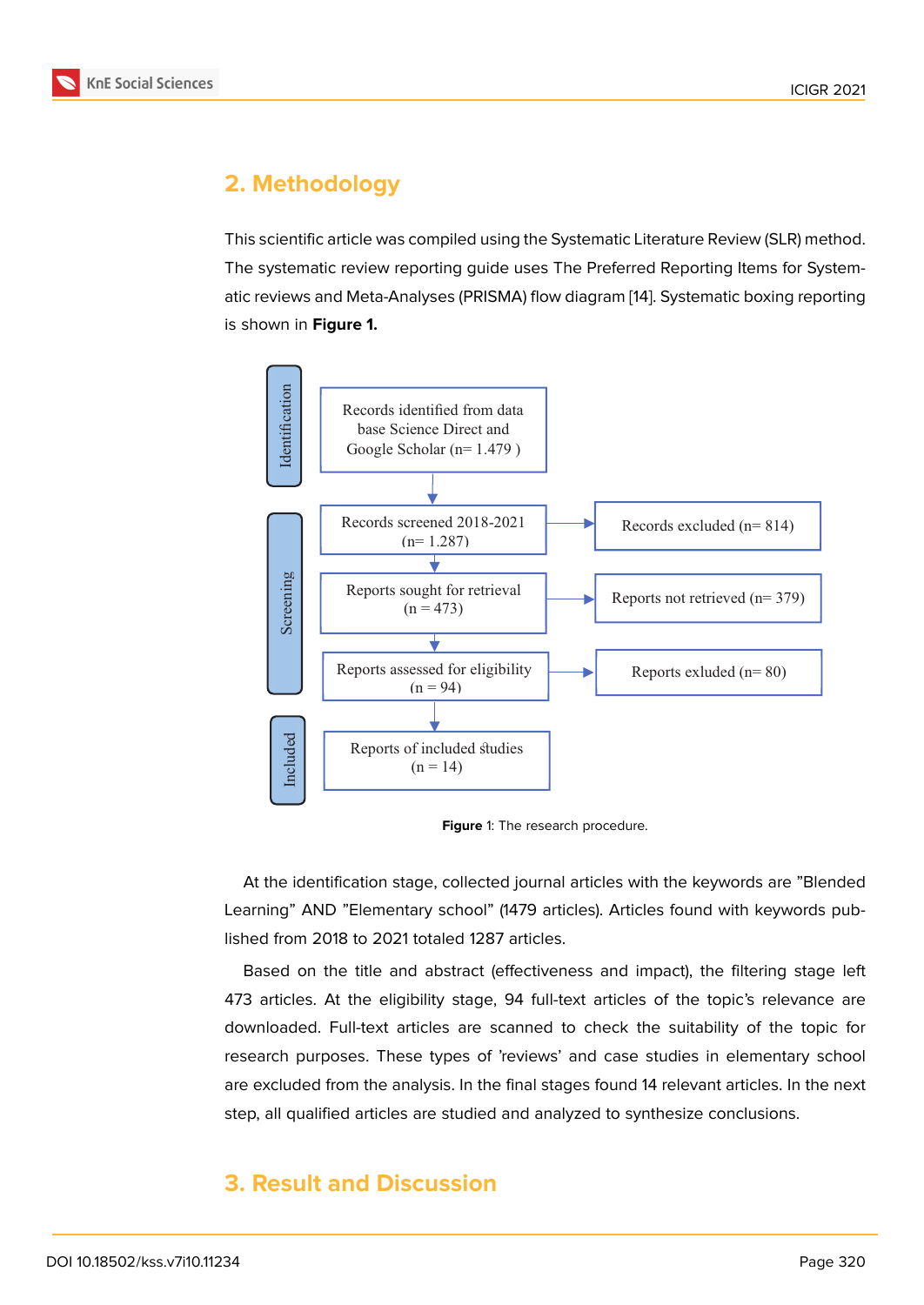### **3.1. Icon of School Excellence**

Excellent schools or those that are superior by the community are quality schools that reference other schools. Superior School or often also referred to as an effective school. Superior Schools are often equated with the high quality of schools. Still, in the world of education, special schools accommodate stakeholder expectations about the competencies possessed by their graduates, both the expectations of students, parents, and the community [8]. To be a superior school that is seen and in demand, the community must have a good quality culture, have advantages on various criteria of effective schools, and be ready to face future challenges. Given the increasingly competitive competition, an e[le](#page-8-2)mentary school needs to improve and renew its establishment continuously [15]. Therefore, the school must have some characteristics and icons of school excellence that are popular and attractive to the community not to lose its existence and greatness.

### **3.2. Blended Learning**

Blended learning is the integrated learning between face-to-face learning and online distance learning [1][5][6][7]. One of the advantages of blended learning is effectiveness; the teaching and learning process that was once done in the classroom is now not bound by space and time [16]. Blended learning allows it to be implemented in elementary schools, especiall[y](#page-7-0) [w](#page-7-4)i[th](#page-8-0) [go](#page-8-1)od facilities and infrastructure such as computers and the internet. Blended Learning applied in elementary schools can be done online and offline in two ways [\[5\]](#page-8-7)[6]. Thus, blended learning is learning that combines learning recognition strategies using face-to-face Learning, computer-based Learning (offline), and online computers (internet and mobile learning) to form an integrated learning approach [17][18].

Online learning must be able to combine synchronic and asynchronous. So blended learning is a combination of three learnings, namely, face to face synchronous in traditional [cla](#page-8-8)[sse](#page-8-9)s (same time / same place), synchronous face to face as a live virtual classroom (same time / different locations), and asynchronous (other times / different areas) [19]. Combining technology with face-to-face instruction can stimulate learning and provide a more collaborative learning experience [5][20].

Blended learning aims to provide the most effective and efficient learning experience. In addi[tio](#page-8-10)n to improving learning outcomes, Blended Learning is also beneficial to enhance communication relationships. Blended learni[ng](#page-7-4) [res](#page-9-0)ults in a stronger feeling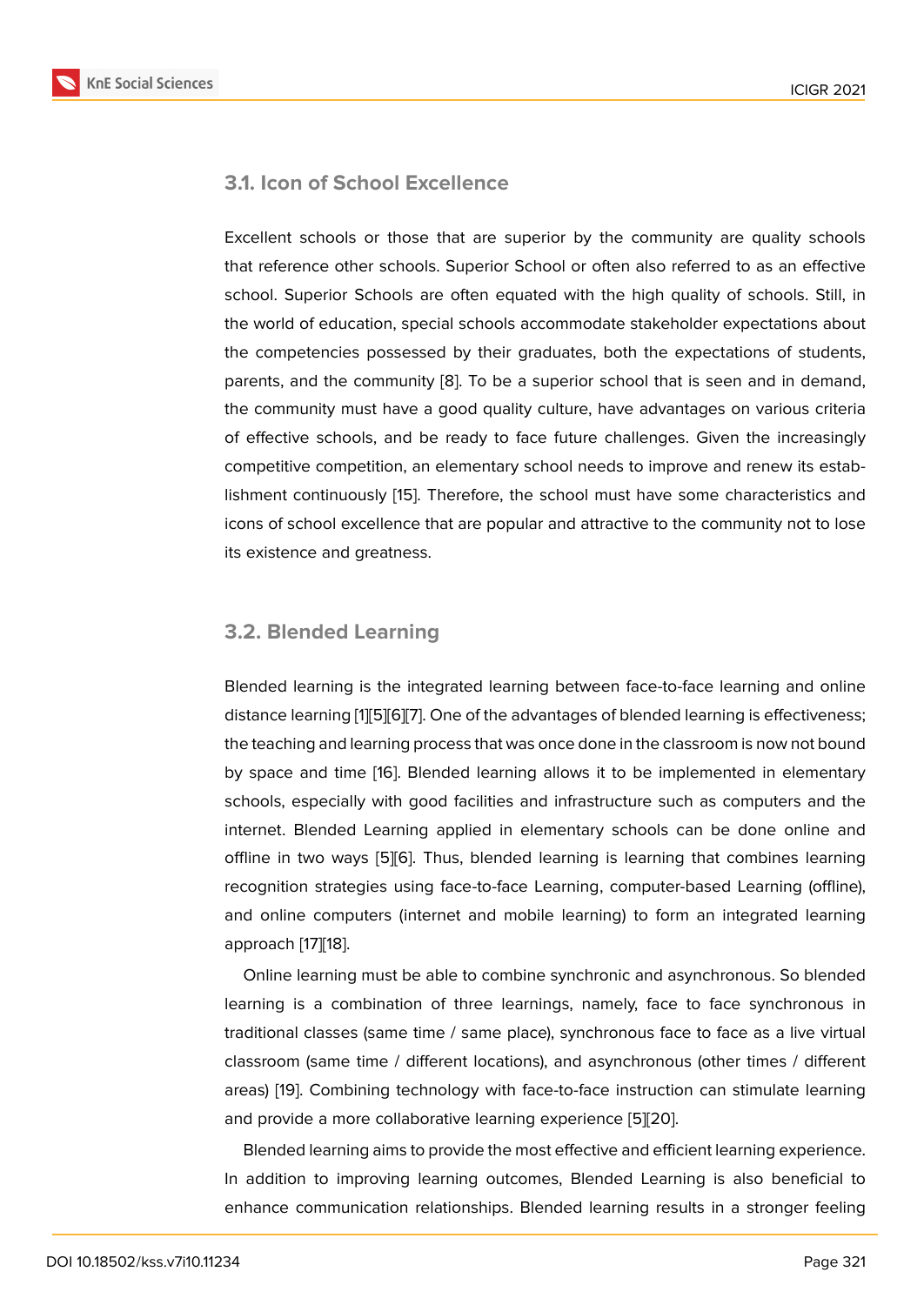of community among learners than traditional or fully online learning [17]. The blended learning arrangement between e-learning and face-to-face learning should complement each other [21]. Blended learning methods are needed during the Covid-19 pandemic [22]. Blended learning is implemented in the present and the future o[f E](#page-8-8)ducation [16].

A teacher willing to design blended learning should pay attention to several main component[s, t](#page-9-1)here are seven components, namely: (a) learning objectives (student [com](#page-9-2)petence), (b) characteristics of materials or teaching materials, (c) the lea[rnin](#page-8-7)g process, (d) facilities, media, and learning resources, (e) student characteristics, (f) time used and (g) learning evaluation [23].

### **3.3. Implementation of Blended Learning**

The implementation of blended learning face-to-face period directly is usually carried out at the beginning of the learning meeting. This is used for introductions and so that learners have combination learning skills from the beginning, such as understanding instructions for implementing online learning, from video call, chat, and Learning management system (LMS) applications. Such blended learning support tools enhance students' learning experiences and provide a quality and friendly learning environment [24].

Considering blended learning is applied in elementary schools whose learners are aged 6 - 12 years who still need guidance and direction [5]. So, the composition of [blen](#page-9-3)ded learning implementation at the elementary school level can be carried out 50/50, meaning 50% for face-to-face learning activities and 50% for online learning. Or use a composition of 75/25, meaning 75% face-to-fac[e l](#page-7-4)earning and 25% online learning [17]. As a follow-up, in the implementation of face-to-face school learning, there are times when learners cannot attend because they follow the Olympics, get sick, follow parents outside then online-based learning becomes a long way to go [17]. Face-to-face learning [is n](#page-8-8)ot lost due to the significant effects of body language, tone of voice, facial expressions, and eye contact on communication [21]. The implementation of blended learning can be done harmoniously between face-to-face meetings an[d o](#page-8-8)nline learning [25].

Teaching materials used in the blended learni[ng](#page-9-1) process and printed books also utilize technological media in electronic books, audio, video, and multimedia. It is all [pac](#page-9-4)kaged in the web or Learning management system (LMS). One example of LMS is moodle. In a study, the use of Moodle for blended learning can improve student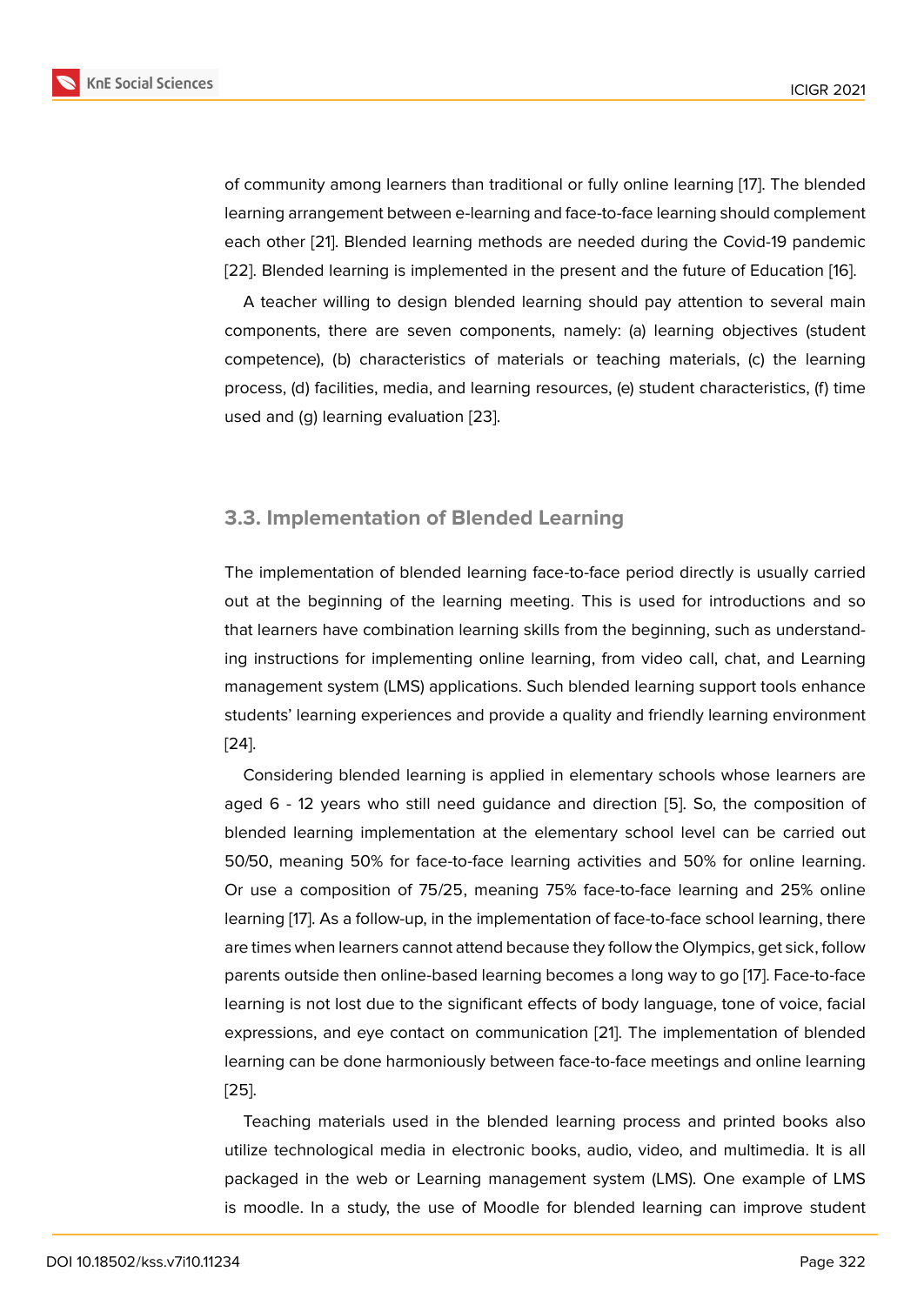satisfaction [26]. Teachers can take advantage of online learning media such as Google Classroom, Quizizz, Edmodo, and others, to make blended learning more effective [22].

Learning resources are from teachers, but learners can search for them independently on t[he i](#page-9-5)nternet [5]. Because Blended learning stimulates self-study skills and information-seeking skills, making students think critically and develop analytical [skill](#page-9-2)s [27][28]. Students have more responsibility in blended learning than face-to-face traditional learning environ[me](#page-7-4)nts [7][29]. Most importantly, blended learning can facilitate learning by providing various learning resources by paying attention to the characteris[tics](#page-9-6) [of l](#page-9-7)earners in learning. Learning can also encourage learners to make the best use of face-to-face contact and e-[le](#page-8-1)[arni](#page-9-8)ng in developing knowledge [30]. So face-to-face learning becomes essential for teachers and students [31].

Teachers and parents become critical figures in Blended learning in elementary school. Teachers play a role in managing learning, building solid [coo](#page-9-9)perative relationships, trusting each other with parents and students, s[how](#page-9-10)ing empathy, being ready to help students, controlling student learning, and providing maps to show the direction of learning for parents of students who accompany students to learn independently at home [1]. Supporting facilities, both provided by the school and those owned by students, must also be adequate for implementing blended learning [32]. In addition, student engagement, motivation, and interaction are critical factors for achieving successful blended l[ea](#page-7-0)rning [20]. Problems that arise online using blended learning methods will be resolved if there is good collaboration between teachers, stude[nts,](#page-9-11) and parents [1].

#### **3.4. Effectiveness of Blended Learning**

The educational process based on Blended learning is optimal for knowledge transfer and contributes to improving the quality of student training [27]. The Blended learning approach can allow teachers and students to develop essential cognitive concepts and practical skills in teaching and learning processes [33].

Blended learning is effective learning, innovative to the ef[fect](#page-9-6)iveness of online learning, and provides flexibility in learning for students and teachers. The integration of virtual and physical landscapes enables teachers [an](#page-10-0)d students to become learners, but this is most effective when there is institutional support through the provision of professional learning and the opportunity to redesign the most appropriate blended learning [29][34][35][36].

The advantages obtained by the benefits of blended-based learning for educational institutio[ns a](#page-9-8)[re](#page-10-1) t[o e](#page-10-2)[xpa](#page-10-3)nd the range of learning [6][17], effectiveness and efficiency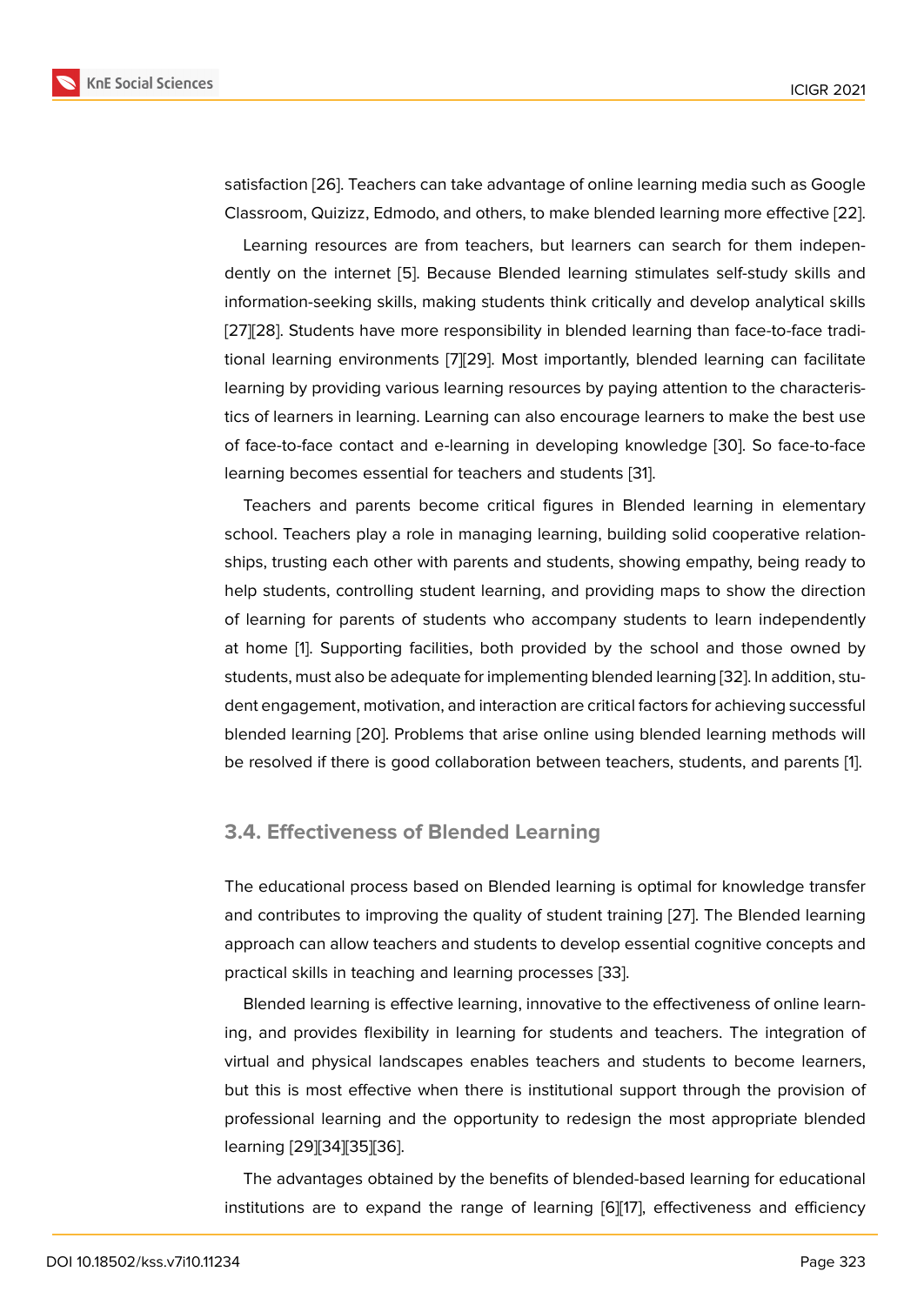[6][16][17][22][23][33][37][38], learners to be more productive [1][6][16][38][39], increase teacher creativity in teaching [1][16][22][40], learning outcomes increase [41][42][43], learning motivation increases [42][43], and increases learning appeal [6][17][22][41].

[Ble](#page-8-7)[nd](#page-8-8)[ed l](#page-9-2)[earn](#page-9-12)[ing](#page-10-0) [is a](#page-10-4)[cce](#page-10-5)ptable and well-liked by students [be](#page-7-0)[ca](#page-8-0)[use](#page-8-7) [tod](#page-10-5)[ay'](#page-10-6)s students accept new technologies quickl[y](#page-7-0) [an](#page-8-7)[d lea](#page-9-2)[rn](#page-10-7) easily [44]. The blended learnin[g a](#page-10-8)[ppro](#page-10-9)[ach](#page-10-10) is likely to emerge as the d[omi](#page-10-9)[nan](#page-10-10)t instructional model in the fut[ur](#page-8-0)[e \[2](#page-8-8)[1\] a](#page-9-2)[nd](#page-10-8) has added value compared to online-only learning [45]. Effectiveness, advantages and disadvantages of blended learning in **Table 1.**

|                                                         | 2018 |         | 2019 |    | 2020           |         | 2021           |       | <b>Total</b>   |       |
|---------------------------------------------------------|------|---------|------|----|----------------|---------|----------------|-------|----------------|-------|
|                                                         | Freg | %       | Freg | %  | Freg           | %       | Freq           | %     | Freg           | %     |
| <b>Expand the range of 1</b><br>learning                |      | 16.67   |      | 25 |                |         |                |       | $\overline{2}$ | 6.90  |
| <b>Effective and efficient</b> 2                        |      | 16.67 1 |      | 25 | 2              | 25      | 3              | 27.27 | 8              | 27.59 |
| <b>Effective and efficient</b>                          |      |         |      | 25 | 2              | 25      | $\overline{2}$ | 18.18 | 5              | 17.24 |
| <b>Teachers</b><br>are<br>more -<br>creative/innovative |      |         |      |    | $\overline{2}$ | 25      | $\overline{2}$ | 18.18 | 4              | 13.79 |
| Greater appeal                                          |      | 16.67   |      | 25 | 1              | 12.50 1 |                | 9.09  | $\overline{4}$ | 13.79 |
| <b>Motivation increases</b>                             |      | 16.67   |      |    |                |         |                | 9.09  | 2              | 6.90  |
| Learning<br><b>Outcomes 1</b><br><b>Increase</b>        |      | 16.67   |      |    |                | 12.50   |                | 9.09  | 3              | 10.34 |
| network -<br><b>Internet</b><br>disruption              |      |         |      |    |                |         |                | 9.09  | 1              | 3.45  |
| Total                                                   | 6    |         | 4    |    | 8              |         | 11             |       | 29             | 100   |

Table 1: Effectiveness, Advantages and Disadv[anta](#page-10-11)ges of Blended Learning.

Based on Table 1. The effectiveness, advantages, and disadvantages of blended learning in elementary schools in 14 articles in 2018-2021 found that the effective and efficient variables of blended learning implementation have the highest percentage showing the number 27.59% ( $N = 8$ ), then blended learning makes learners active and productive by 17.24% ( $N = 5$ ), teachers are more creative/innovative as much, greater student attractiveness as much as 13.79% ( $N = 4$ ), Learning outcomes increased by 10.34% (N=3), motivation increased by 6.90% (N=2), blended learning could expand learning reach by 6.90% (N=2), and the lowest was the lack of blended learning, namely internet network disruption by 3.45% (N=1). Problems that arise during distance learning using blended learning methods will be resolved if there is good collaboration between teachers, students, and parents [1].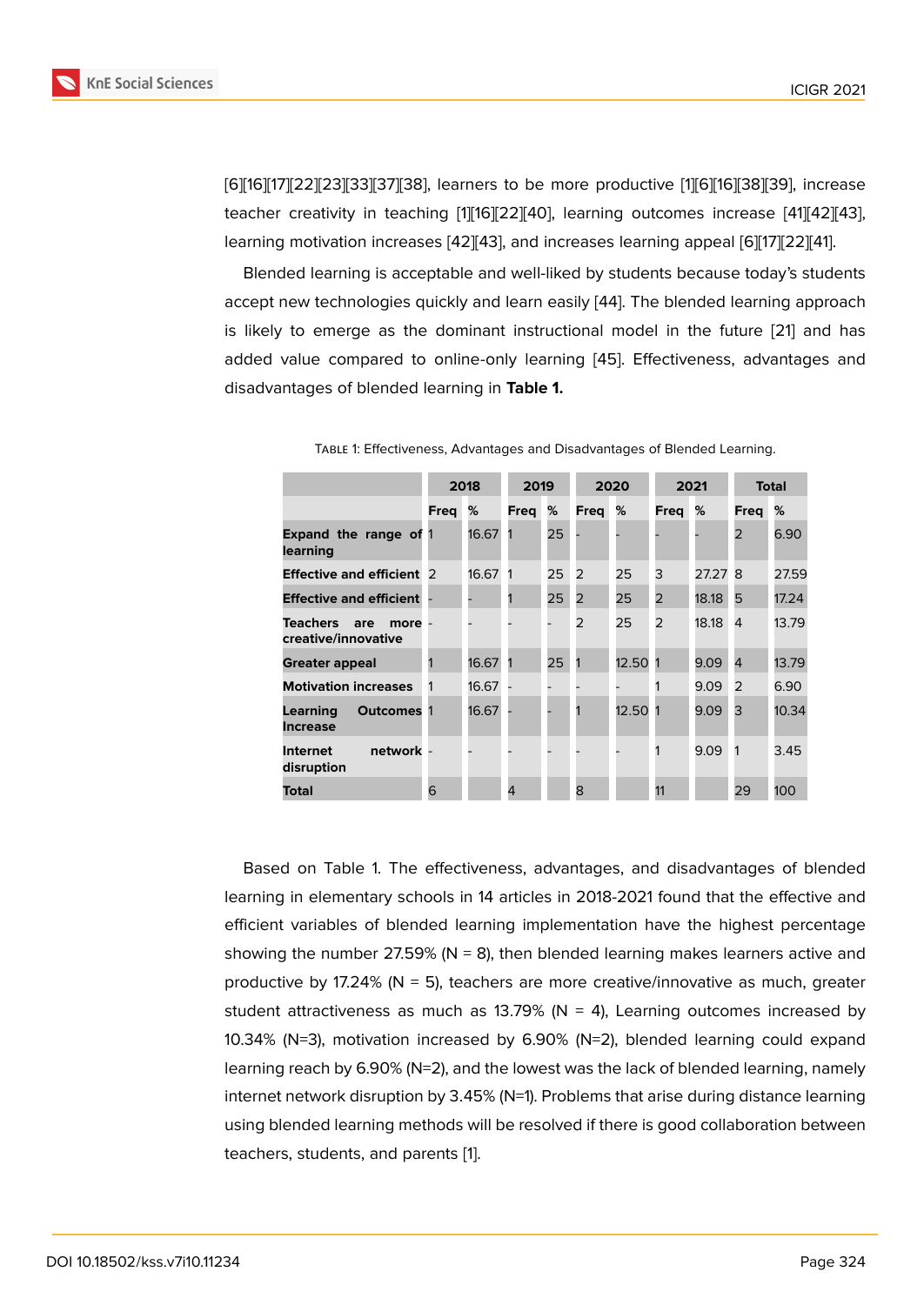

# **4. Conclusion**

Blended learning offers learning opportunities together or separately, simultaneously or differently. Blended learning in elementary school can already be applied. Blended learning is the best choice in the Covid-19 pandemic and the future because it can increase the effectiveness efficiency of learning. Students are more active and productive, teachers are more creative/innovative, and the range of learning is wider. Although there are still shortcomings when implementing online learning due to networking problems, it can be overcome with face-to-face learning the next day. Blended learning can be used as an icon of elementary schools excelling in learning approaches. To achieve maximum blended learning, elementary schools need supporting applications and cooperation between teachers, students, and parents and support from schools. Future research studies are expected to design blended learning to be interesting, meaningful, and by the characteristics of elementary school students' learning styles.

# **Acknowledgements**

Thank you for the advice and corrections from the reviewers so that this article becomes worthy of publication.

# **References**

- <span id="page-7-0"></span>[1] Susanti DI, Prameswari JY. Adaptasi blended learning di masa pandemi Covid-19 untuk pembelajaran bahasa inggris di sekolah dasar. Jurnal Linggua Susastra. 2020;1(2):50–61. https://doi.org/10.24036/ls.v1i2.8
- <span id="page-7-1"></span>[2] Nurhajati D. A teaching strategies to enhance students' creativity in English profession subject during the Covid-19 pandemic. Jurnal Development Research. 2021;5(2):119–125. https://doi.org/10.28926/jdr.v5i2.155
- <span id="page-7-2"></span>[3] Wagiono F, Shaddiq S, Junaidi F. Implementation of blended learning during Covid-19 pandemic on civic education subjects in millenial generation era. Education Research Indonesia. 2021;3(1):36–44. https://doi.org/10.51276/edu.v3i1.213
- <span id="page-7-3"></span>[4] Rahmadi TN. Penerapan model digital dan model hybrid dalam pembelajaran jarak jauh (pjj) selama pandemi Covid–19. Jurnal Pendidikan Indonesia. 2021;2(10):1800– 1811.
- <span id="page-7-4"></span>[5] Suhartono S. Menggagas penerapan pendekatan blended learning di sekolah dasar. Jurnal Kreatif. 2017:177–188.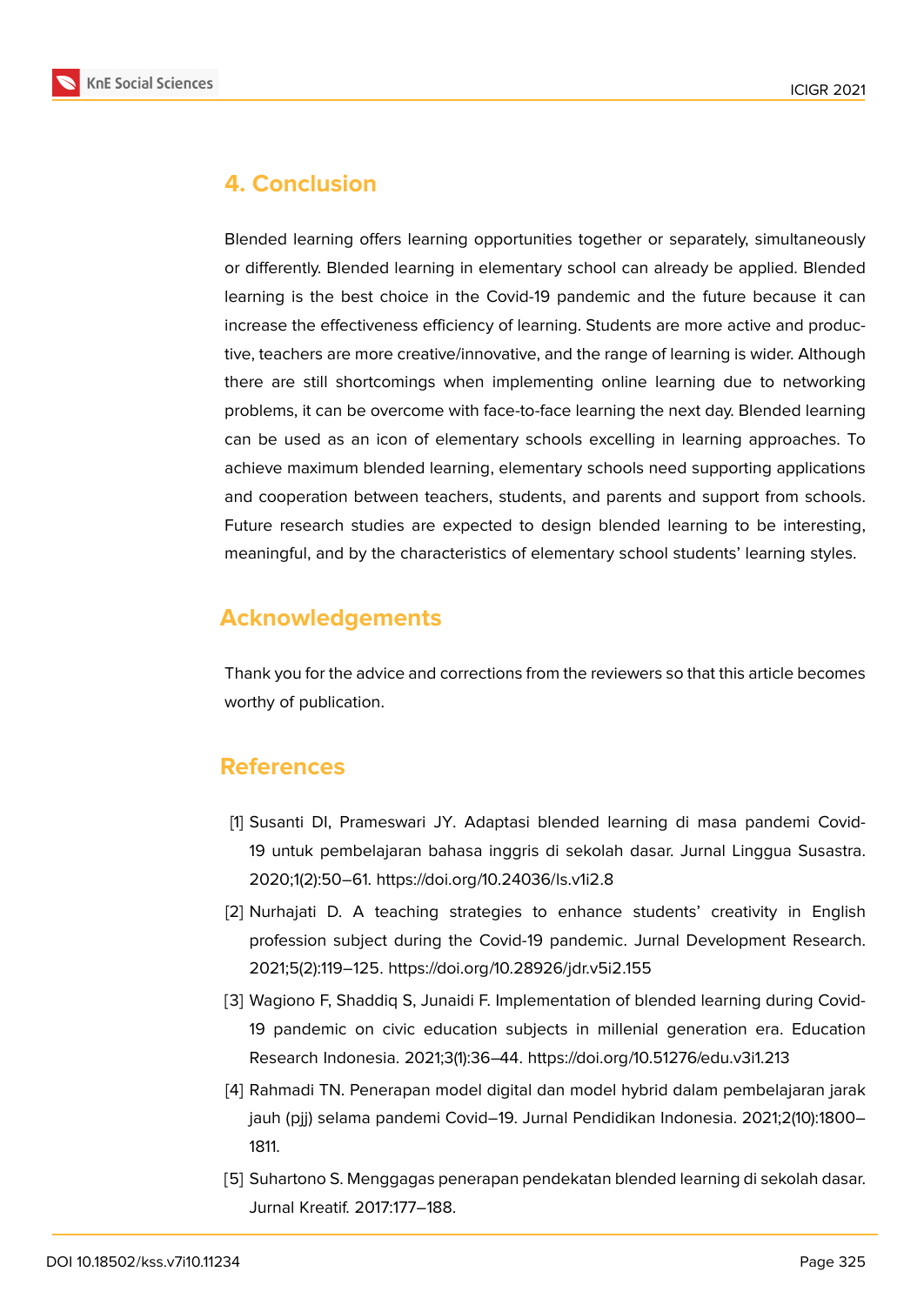

- <span id="page-8-0"></span>[6] Harahap LA. Konsep pembelajaran blended learning di sekolah dasar: Upaya meningkatkan kualitas pembelajaran di desa terpencil. Ekonomi Bisnis. 2019;3(3):940–944.
- <span id="page-8-1"></span>[7] Buran A, Evseeva S. Prospects of blended learning implementation at technical university. Procedia - Social Behavior Science. 2015;206:177–182. https://doi.org/10.1016/j.sbspro.2015.10.049
- <span id="page-8-2"></span>[8] Poerwanti E. Pemetaan nilai keunggulan sekolah dasar di kota malang. JP2SD ( Jurnal Pemikiran dan Pengembangan Sekolah Dasar). 2021;9(1):84–93.
- <span id="page-8-3"></span>[9] Fahma A, Mesiono M, Hadijaya Y. Leading class program evaluation in improving the quality of education. Tarbawi. 2021;7(2):233–242. https://doi.org/10.32678/tarbawi.v7i02.4923
- <span id="page-8-4"></span>[10] Ali TI. Teori semiotik Pierce dan Morris: Satu pengenalan kaedah analisis sastera. Pengajaran Melayu. 2007;18:157–171.
- <span id="page-8-5"></span>[11] Nabila FN. Peran ibu dalam perkembangan bahasa anak usia sekolah dasar di SDN 4 jekulo. SOSAINS. 2021;1(9):1142–1151.
- <span id="page-8-6"></span>[12] Ariani NM. Pengembangan kain endek sebagai produk penunjang pariwisata budaya di Bali. Jurnal Ilmu Hospital Management. 2019;9(2):146–159. https://doi.org/10.22334/jihm.v9i2.154
- [13] Yusuf AOJ. Pengaruh komunikasi persuasif terhadap sikap patuh pedagang kios candi borobudur pada protokol kesehatan. Journal of Innovation Research and Knowledge. 2021;1(6):179–188.
- [14] Page MJ, et al. The PRISMA 2020 statement: An updated guideline for reporting systematic reviews. BMJ. 2021;372-377 https://doi.org/10.1136/bmj.n71
- [15] Rahmat U. Analisis keunggulan sekolah dasar swasta berdasarkan standar nasional pendidikan dengan menggunakan metode biplot. JURNAL SAINTIKA UNPAM. 2019;1(2):212–221.
- <span id="page-8-7"></span>[16] Maya Y. Penggunaan blended learning pada pembelajaran era industri 4.0. Jurnal Pendidik. Bhs. dan Sastra Indones. 2020;4(2):44–59.
- <span id="page-8-8"></span>[17] Idris H. Pembelajaran model blended learning. Jurnal Ilmu Iqra'. 2018;5(1):61–73. https://doi.org/10.30984/jii.v5i1.562
- <span id="page-8-9"></span>[18] Haron H, Abbas WF, Rahman NA. The adoption of blended learning among Malaysian academicians. Procedia - Social Behavior Science. 2012;67:175–181. https://doi.org/10.1016/j.sbspro.2012.11.318
- <span id="page-8-10"></span>[19] Prohorets E, Plekhanova M. Interaction intensity levels in blended learning environment. Procedia - Social Behavior Science. 2015;174(3822):3818–3823. https://doi.org/10.1016/j.sbspro.2015.01.1119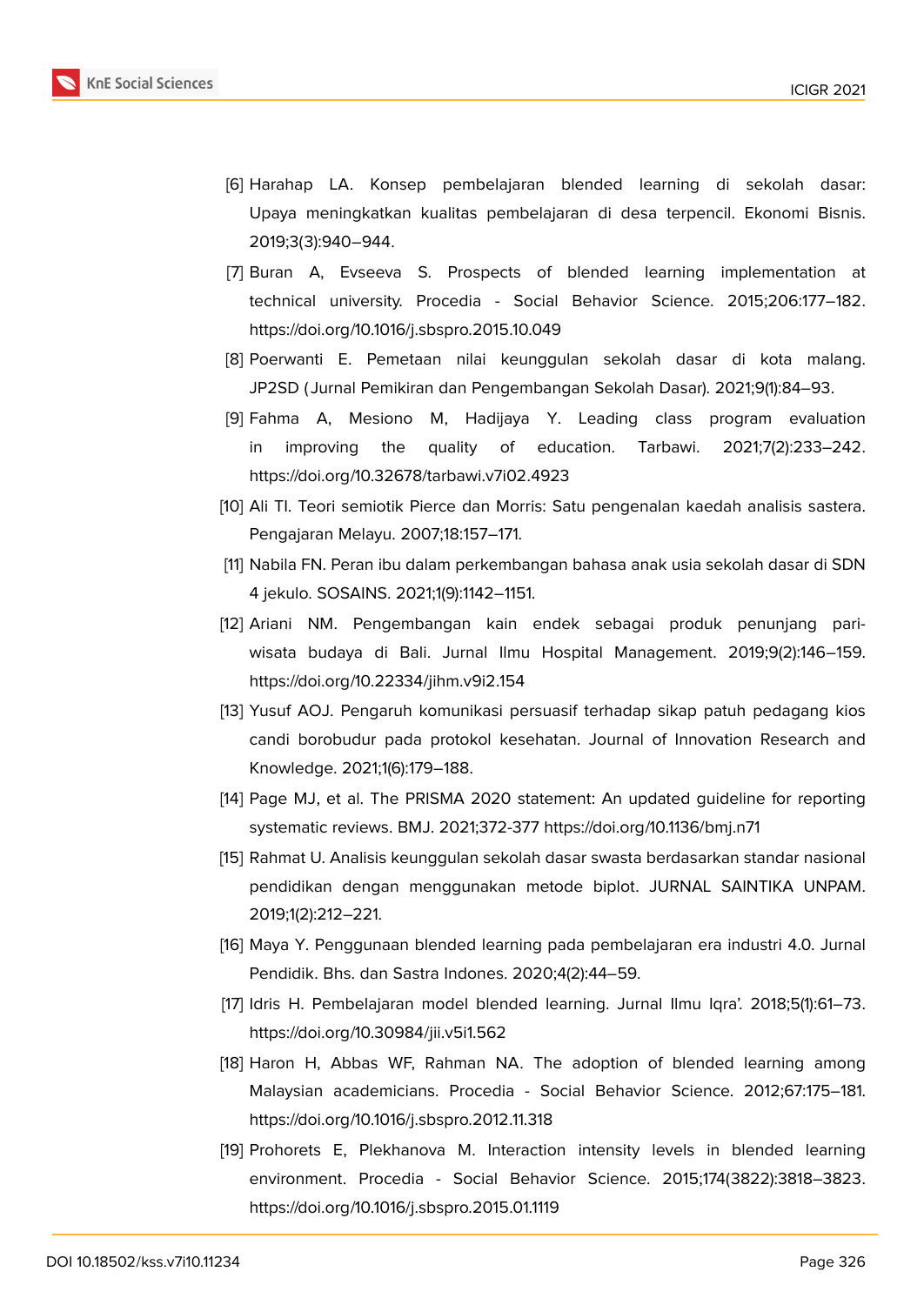

- <span id="page-9-0"></span>[20] Okaz AA. Integrating blended learning in higher education. Procedia - Social Behavior Science. 2015;186:600–603. https://doi.org/10.1016/j.sbspro.2015.04.086
- <span id="page-9-1"></span>[21] Tayebinik M, Puteh M. Blended learning or e-learning? ARXIV. 2013;3(1):103–110.
- <span id="page-9-2"></span>[22] Wulandari AP et al. Efektivitas implementasi blended learning di sekolah dasar. Aulad Jurnal Early Children. 2021;4(3):59–63. https://doi.org/10.31004/aulad.v4i3.187
- <span id="page-9-12"></span>[23] Masitoh S. Blended learning berwawasan literasi digital suatu upaya meningkatkan kualitas pembelajaran dan membangun generasi emas 2045. Proceding ICECRS. 2018;1(3):13–34. https://doi.org/10.21070/picecrs.v1i3.1377
- <span id="page-9-3"></span>[24] Wai CC, Seng ELK. Exploring the effectiveness and efficiency of blended learning tools in a school of business. Procedia - Social Behavior Science. 2014;123(2002):470–476. https://doi.org/10.1016/j.sbspro.2014.01.1446
- <span id="page-9-4"></span>[25] Suherman T. Impact of film on tourism and economy. Jurnal Tourism Hospital. 2019;1(1):4–7.
- <span id="page-9-5"></span>[26] Lebeaux D, et al. Introducing an open-source course management system (moodle) for blended learning on infectious diseases and microbiology: A pre-post observational study. Infectious Diseases Now. 2021;51(5):477–483. https://doi.org/10.1016/j.idnow.2020.11.002
- <span id="page-9-6"></span>[27] Krasnova T, Demeshko M. Tutor-mediated support in blended learning. Procedia - Social Behavior Science. 2015;166:404–408. https://doi.org/10.1016/j.sbspro.2014.12.544
- <span id="page-9-7"></span>[28] Nazarenko AL. Information technologies in education: Blended learning (an attempt of a research approach). Procedia - Social Behavior Science. 2014;154:53–56. https://doi.org/10.1016/j.sbspro.2014.10.111
- <span id="page-9-8"></span>[29] Makhdoom N, Khoshhal KI, Algaidi S, Heissam K, Zolaly MA. 'Blended learning' as an effective teaching and learning strategy in clinical medicine: A comparative crosssectional university-based study. Journal of Taibah University Medical Sciences. 2013;8(1):12–17. https://doi.org/10.1016/j.jtumed.2013.01.002
- <span id="page-9-9"></span>[30] Kashefi H, Ismail Z, Yusof YM. Overcoming students obstacles in multivariable calculus through blended learning: A mathematical thinking approach. Procedia - Social Behavior Science. 2012;56:579–586. https://doi.org/10.1016/j.sbspro.2012.09.691
- <span id="page-9-10"></span>[31] Bakar Nordin A, Alias N. Learning outcomes and student perceptions in using of blended learning in history. Procedia - Social Behavior Science. 2013;103:577–585. https://doi.org/10.1016/j.sbspro.2013.10.375
- <span id="page-9-11"></span>[32] Yuliyana M, Rochmiyati R, Maulina D. Blended learning assessment instrument for elementary school. Edunesia Jurnal Ilmu Pendidikan. 2021;2(3):668–676. https://doi.org/10.51276/edu.v2i3.189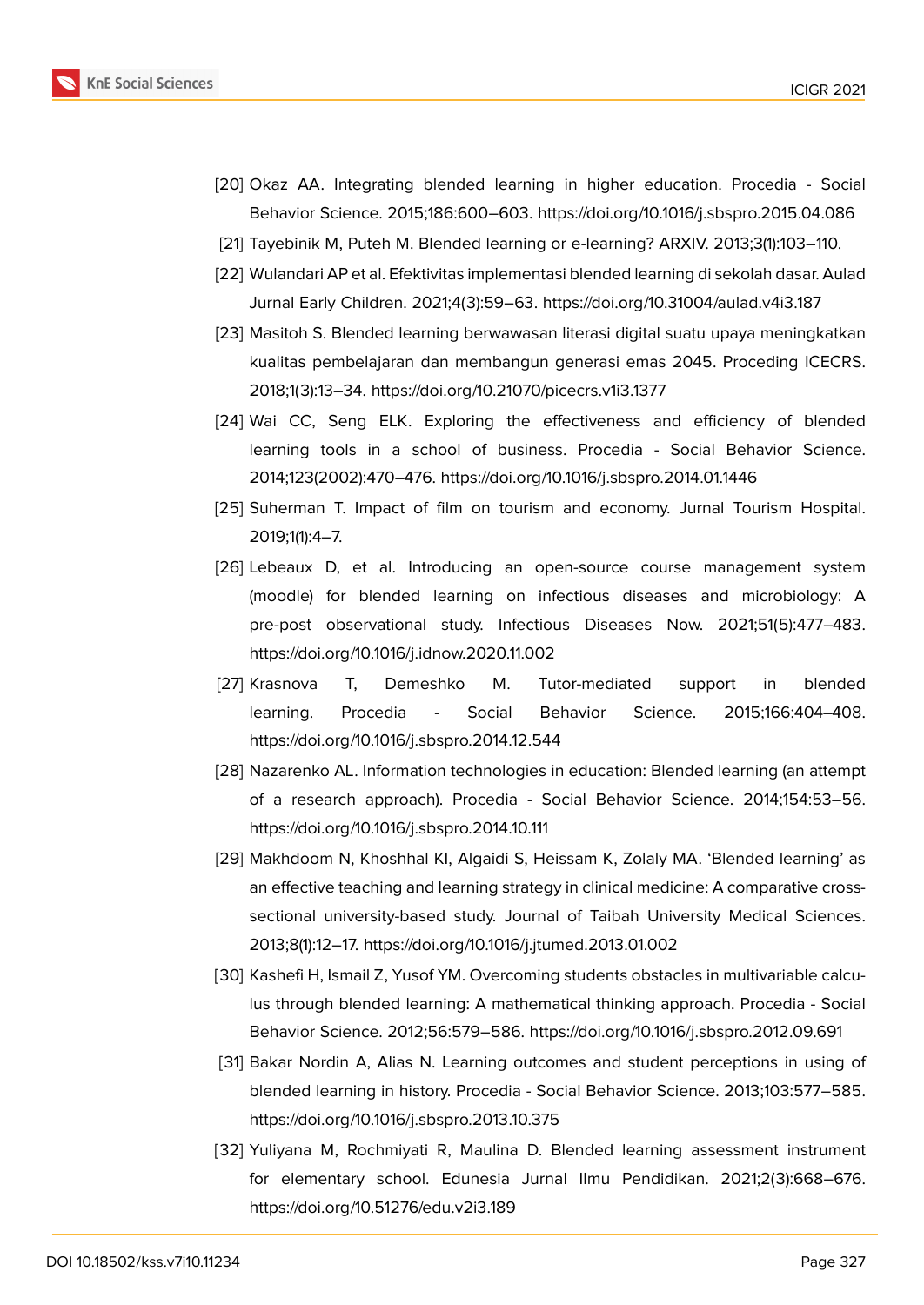

- <span id="page-10-0"></span>[33] Marie SMJA. Improved pedagogical practices strengthens the performance of student teachers by a blended learning approach. Social Sciences & Humanities Open. 2021;4(1):100199. https://doi.org/10.1016/j.ssaho.2021.100199
- <span id="page-10-1"></span>[34] Kaur M. Blended learning - Its challenges and future. Procedia - Social Behavior Science. 2013;93:612–617. https://doi.org/10.1016/j.sbspro.2013.09.248
- <span id="page-10-2"></span>[35] Dias SB, Diniz JA. Blended learning in higher education: Different needs, different profiles. Procedia Computer Science. 2012;14:438–446. https://doi.org/10.1016/j.procs.2012.10.050
- <span id="page-10-3"></span>[36] Yigit T, Koyun A, Yuksel AS, Cankaya IA. Evaluation of blended learning approach in computer engineering education Procedia - Social Behavior Science. 2014;141:807– 812. https://doi.org/10.1016/j.sbspro.2014.05.140
- <span id="page-10-4"></span>[37] Wahyudin A. Model pembelajaran bleended learning (model flipped classroom) untuk meningkatkan efektivitas pembelajaran IPS pada masa pandemi covid19. Jurnal Sudut Pandang. 2020;1(1):1–23.
- <span id="page-10-5"></span>[38] Kartika D, Kurnia H. Implementation of e-learning as an alternative learning media. Jurnal Laporan Abdimas Rumah Ilmiah. 2021;2(2):73–78.
- <span id="page-10-6"></span>[39] Sutanti YA, Suryanti S, Supardi ZAI. Implementasi model pembelajaran berbasis blended learning untuk meningkatkan kemampuan keterampilan berpikir kritis dan hasil belajar siswa SD. Cetta Jurnal Ilmu Pendidikan. 2021;4(3):594–606. https://doi.org/10.37329/cetta.v4i3.1461
- <span id="page-10-7"></span>[40] Yasin R, Sufiyanto MI. Ragam inovasi tenaga pendidik dalam melaksanakan kegiatan pembelajaran di masa pandemi era Covid-19. JT-IBSI. 2021;6(2):50–59. https://doi.org/10.3652/jt-ibsi.v6i02.270
- <span id="page-10-8"></span>[41] Rahayu A. Improvement of globalization themes learning results in the science content through the blended learning learning model. SHEs: Conference Series. 3 (3) (2020) 653 – 659.
- <span id="page-10-9"></span>[42] Riinawati R. Hubungan penggunaan model pembelajaran blended learning terhadap hasil belajar matematika siswa sekolah dasar. Edukatif Jurnal Ilmu Pendidikan. 2021;3(6):3794–3801.
- <span id="page-10-10"></span>[43] Firdaus S. Motivation and learning achievement of primary students in themebased learning using blended learning model. Journal of primary. 2018;7(3). https://doi.org/10.15294/jpe.v7i3.24225
- [44] Hubackova S, Semradova I. Evaluation of blended learning. Procedia Social Behavior Science. 2016;217:551–557. https://doi.org/10.1016/j.sbspro.2016.02.044
- <span id="page-10-11"></span>[45] McCutcheon K, O'Halloran P, Lohan M, O'Halloran P, Lohan M. Online learning versus blended learning of clinical supervisee skills with pre-registration nursing students: A